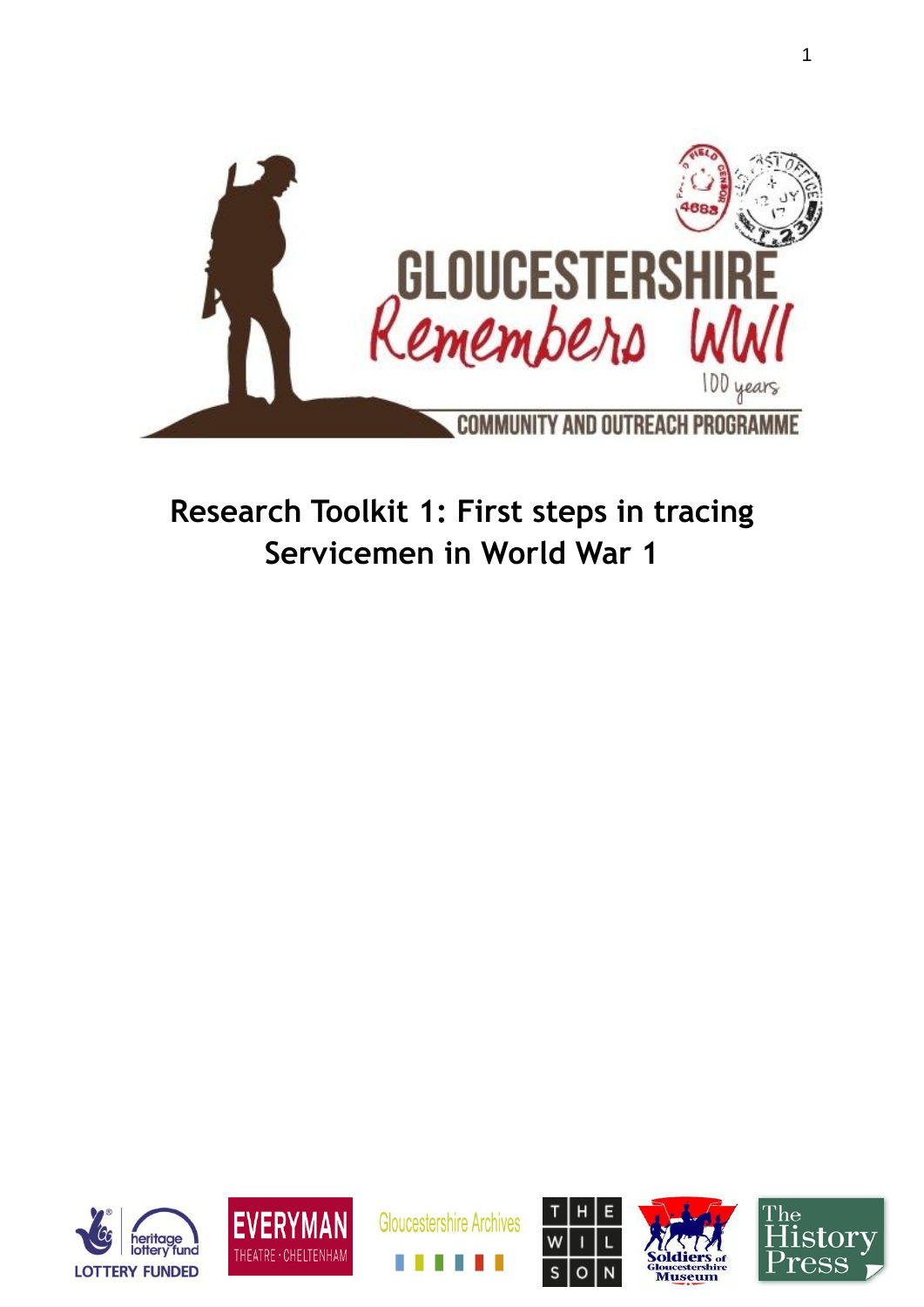# **Research Toolkit 1: First steps in tracing Servicemen in World War 1 (WW1)**

This Research Toolkit has been developed by Gloucestershire Archives [\(www.gloucestershire.gov.uk/archives\)](http://www.gloucestershire.gov.uk/archives). It will help you take the first steps in tracing information regarding servicemen in WW1. It will help you to:

- identify the range of records that survive for servicemen in WW1
- identify where these records may be found and consulted
- appreciate the wide variety of information that these records can provide to researchers interested in family, local, and social history
- share and preserve material about servicemen from Gloucestershire or who served in the Gloucestershire Regiments
- understand the data protection constraints that apply to records less than 100 years old

Through this and other toolkits available to download at

[www.gloucestershire.gov.uk/archives/WW1/resources,](http://www.gloucestershire.gov.uk/archives/WW1/resources) the Gloucestershire Remembers WW1 Project [\(www.glosremembers.co.uk\)](http://www.glosremembers.co.uk/) is enabling people to learn more about soldiers from the county who served in WW1 and the impact that the war had on local areas throughout the county. If you or an organisation in your area are undertaking research or any other commemorative activities for WW1 please let us know. If you would like to develop your research into a larger project see the **Next Steps** section on **page 9**.

#### **Share what you find**

The Gloucestershire Remembers WW1 Project is committed to sharing information commemorating any aspect of the impact of WW1 in the county. You can share what you've found with us by adding it directly to the Glos Remembers Facebook [\(www.facebook.com/GlosWWI\)](http://www.facebook.com/GlosWWI), Twitter page [\(https://twitter.com/GlosWWI\)](https://twitter.com/GlosWWI), or send it to us at [archives@gloucestershire.gov.uk](mailto:archives@gloucestershire.gov.uk) or Gloucestershire Archives, Clarence Row, Alvin Street, Gloucester, GL1 3DW.

#### **Preserve what you find**

As part of the Gloucestershire Remembers WW1 Project, Gloucestershire Archives would like to preserve original material and information about any aspect of WW1 and Gloucestershire as a legacy for future generations. Please contact [archives@gloucestershire.gov.uk](mailto:archives@gloucestershire.gov.uk) or write to Gloucestershire Archives, Clarence Row, Alvin Street, Gloucester, GL1 3DW if you have original documents concerning WW1 or research or research notes that you would like to donate to the archives.





**Gloucestershire Archives** 

Page **2** of **9**





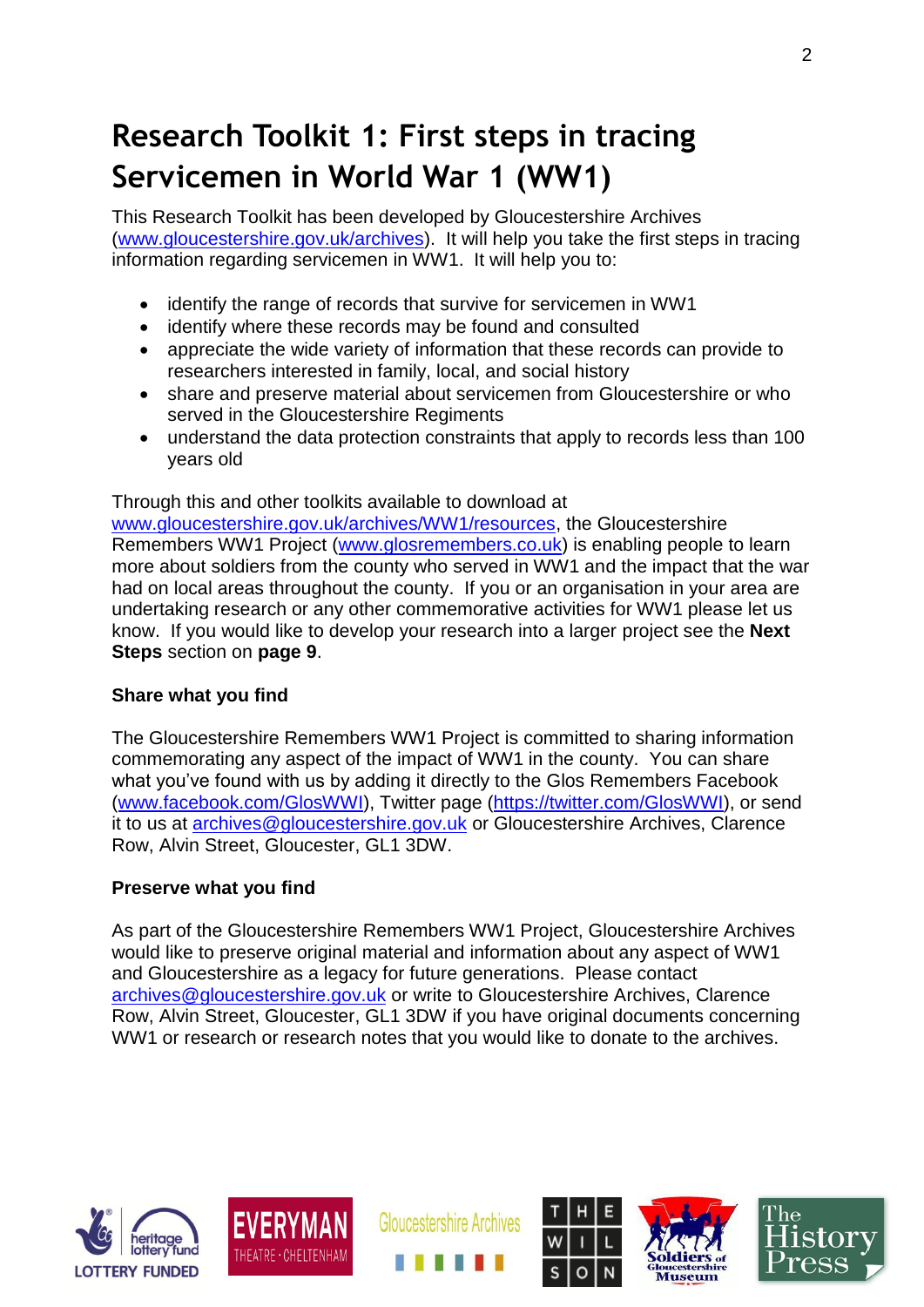## **Background**

Between 1914 and 1919 over 5 million men served in the armed forces. 1.6 million soldiers were wounded and 673,375 had died or were missing by September 1919. War was declared on 4 August 1914 and recruitment began the next day: 30,000 men joined up on that day alone. By January 1916, 2.6 million men had volunteered. Conscription was introduced in March 1916. Single and then married men aged 18- 45 were called up for active service. Some men who worked in 'reserved occupations', such as mining and manufacturing, were not asked to fight. Due to the high number of men who fought, most families, communities, businesses and societies have links with WW1 soldiers.

## **What records are there and what information will they contain?**

### **Service Records and Pension Records**

#### **Service records**

A service record will give you information about the battalions/companies the soldier served in, where he served, information about his appearance (e.g. height), personal details, offences, injuries and much more. The actual amount of paperwork available varies depending on the career of the soldier.

Unfortunately few service records for WW1 soldiers have survived. This is because they were stored in a warehouse in London that was bombed in 1941. What has survived is held at the [National Archives](http://www.nationalarchives.gov.uk/default.htm) at Kew. These records have been digitised and can be searched and viewed online through [www.ancestry.co.uk.](http://www.ancestry.co.uk/) Service records of officers were kept separately, but are also held at the National Archives (Ref: [WO339](http://discovery.nationalarchives.gov.uk/SearchUI/details?Uri=C14543) and [WO374\)](http://discovery.nationalarchives.gov.uk/SearchUI/details?Uri=C14578). Both the Ancestry [\(www.ancestry.co.uk\)](http://www.ancestry.co.uk/) and Find My Past [\(www.findmypast.co.uk\)](http://www.findmypast.co.uk/) websites can be accessed for free at Gloucestershire Archives and at libraries around the county.

#### **Pension records**

Pension records usually contain much the same information about the soldier as the service record. However, pension records have a higher survival rate than service records because they were kept separately. Pension records were not issued for every soldier. They were only created for soldiers who survived the war or were invalided out of service.

If a soldier served after 1920, either in the Regular Army, in the Reserves, or possibly in the Home Guard, their records might still be held by the Ministry of Defence. See [www.gov.uk/requests-for-personal-data-and-service-record](http://www.gov.uk/requests-for-personal-data-and-service-record) for more information.





**Gloucestershire Archives** 

Page **3** of **9**





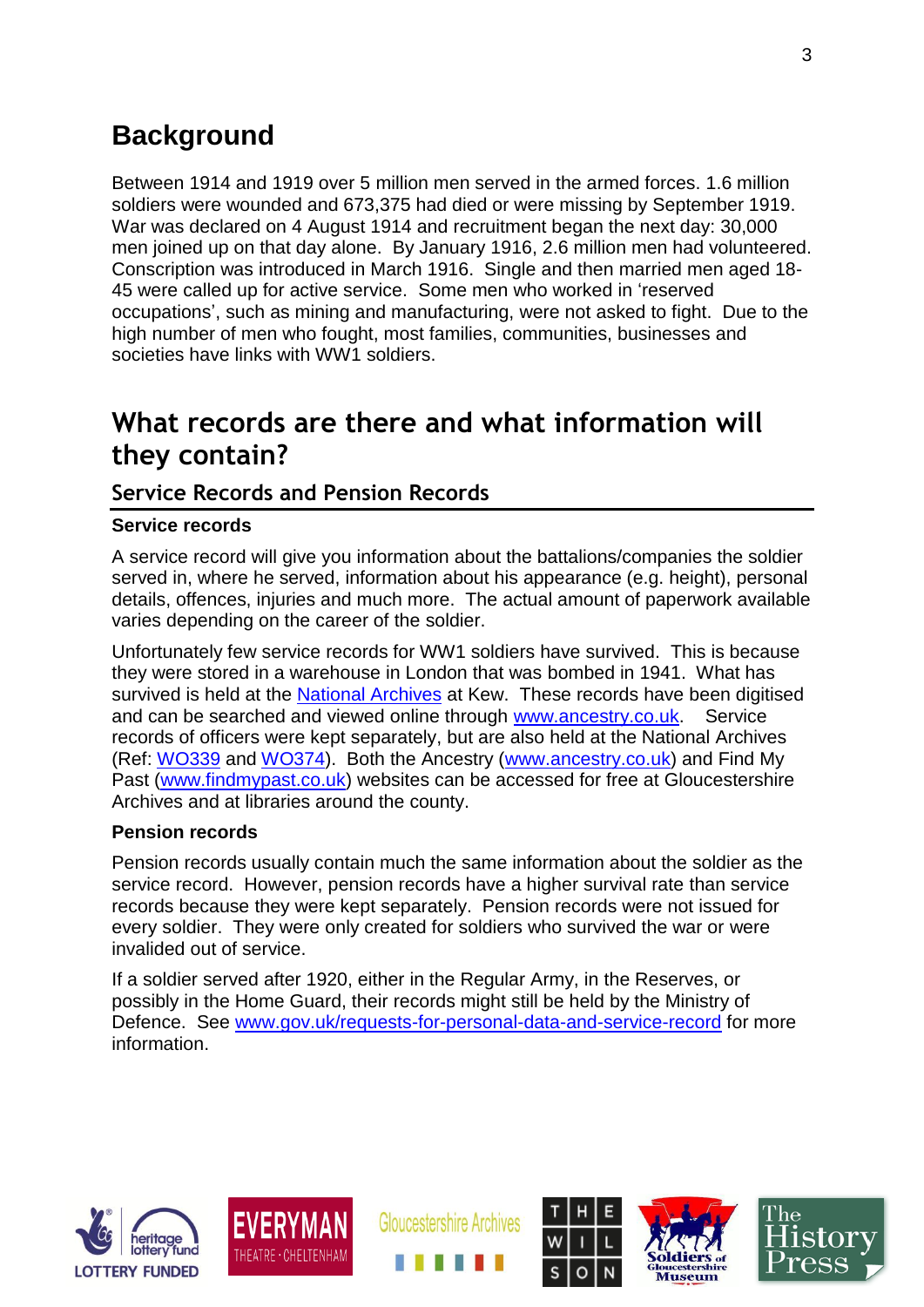## **Database of deceased soldiers**

If a soldier died during WW1 information about them should appear in the database "UK Soldiers who died in the Great War 1914-1918". This is based on a register created by the Government in 1921. It does not cover officers. You can search it via [www.ancestry.co.uk](http://www.ancestry.co.uk/) or [www.findmypast.co.uk](http://www.findmypast.co.uk/) which can both be accessed for free at Gloucestershire Archives and at libraries around the county. For each soldier it usually gives:

- Name
- Birthplace
- Enlistment place/Residence
- Service Number
- Rank
- Regiment and Battalion
- Type of casualty
- Date of Death (and possibly the place)
- Theatre of war

## **The Commonwealth War Graves Commission (CWGC)**

The CWGC was set up in 1915 to ensure that the dead found a suitable resting place and that these places were maintained and well recorded. It helped to organise cemeteries and memorials in Europe for Commonwealth soldiers who fought in the First and Second World Wars. The CWGC lists over 1.7 million names in their database, which can easily be searched on their website: [www.cwgc.org.](http://www.cwgc.org/) The index tells you the rank, regiment, date of death, area of death and the cemetery/memorial where the deceased's name is listed. Servicemen who died in the UK are also listed. Sometimes the age and next of kin is given, but not always.

### **Newspapers**

Local Newspapers often published Rolls of Honour of local men who died, were injured, missing or received medals (see below). These were usually based on information and photographs sent in by relatives. A good place to start for Gloucestershire men is the *Gloucester Graphic*, which was a weekly pictorial supplement to the *Cheltenham Chronicle*. These are available on the open shelves in the searchroom at Gloucestershire Archives. The *Gloucester Journal* or *Citizen* might also be worth looking at. For a full list of Gloucestershire Newspapers and where they are held please see Gloucestershire Archives' Newspaper Handlist, which is available to download at

[www.gloucestershire.gov.uk/archives/article/109056/Newspapers.](http://www.gloucestershire.gov.uk/archives/article/109056/Newspapers)

### **Rolls of Honour**

Rolls of Honour are lists of men died, were injured, missing or received medals. A large number of Rolls of Honour have been produced for places in Gloucestershire. Some were created by the Army, Navy or Air Force, and others by volunteers or individuals. Some rolls were drawn up by the local parish church; others are Rolls of Honour for employees of a business, members of society or ex-pupils of a school.









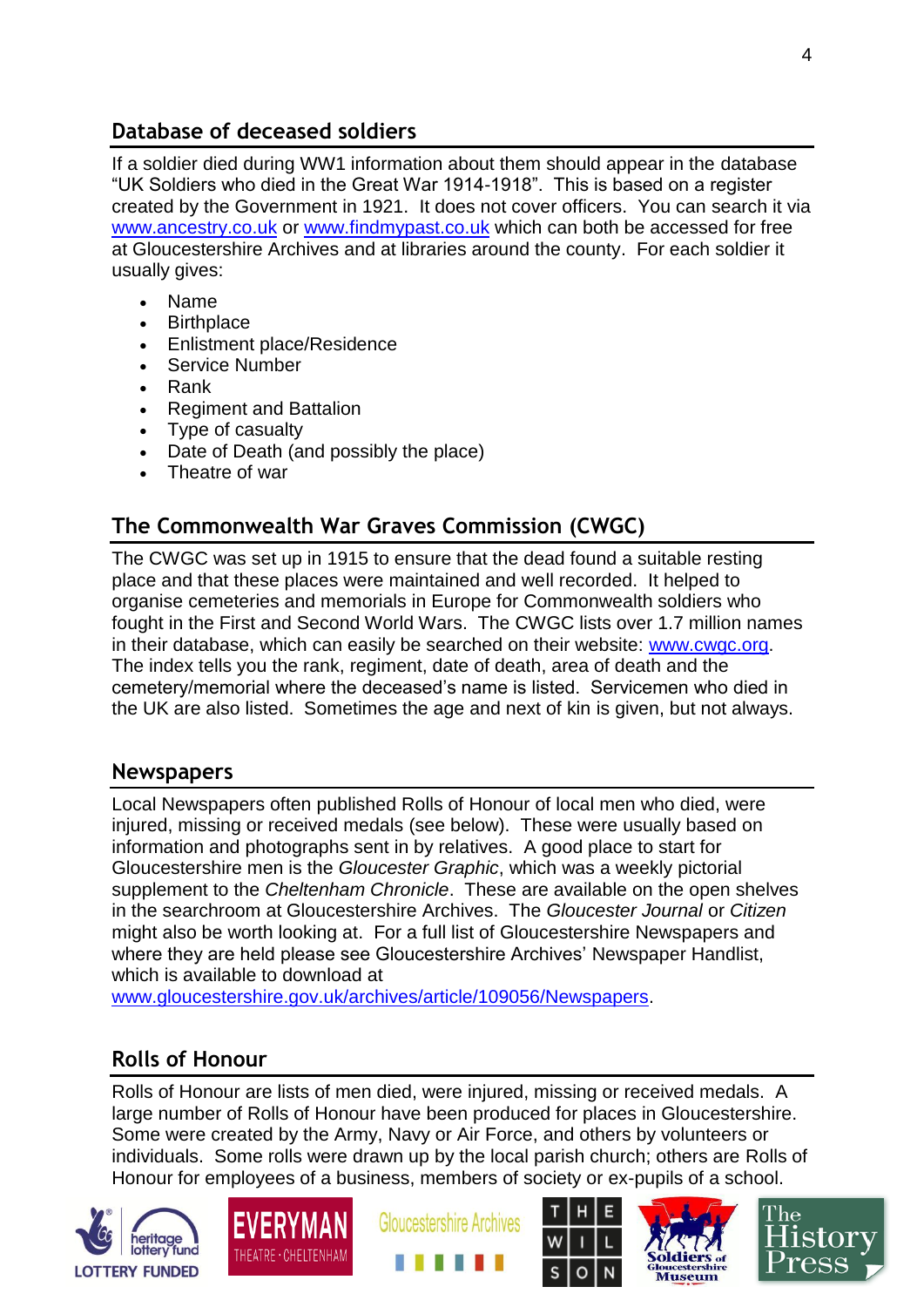There are also some Rolls of Honour which were created recently based on research conducted by local volunteers. Most are based on information inscribed on a headstone or memorial. Some just record deceased soldiers, whilst others record all the soldiers who fought. A downloadable list of the Rolls of Honour deposited at Gloucestershire Archives can be found at [www.gloucestershire.gov.uk/archives/WW1/resources.](http://www.gloucestershire.gov.uk/archives/WW1/resources)

### **Family History Information**

If you are researching a particular soldier or group of soldiers you may wish to find out more about his/their life and family before and after the war. The sources you can use will depend on where they lived, their occupation and age. But you should be able to use the following resources for all WW1 soldiers:

#### **Census**

All WW1 soldiers (unless they lied about their age) should have been born by 1901. Therefore you should be able to find them in the 1901 and 1911 censuses. Older soldiers will also appear in earlier census returns (e.g. 1881 and 1891). The census will let you know where they were living, where they were born, their age, and occupation (if relevant). It will also tell you the names of the people they were living with, probably their parents and siblings. For more information, download Gloucestershire Archives' Census Research Guide at

[www.gloucestershire.gov.uk/archives/article/114368/Archives-research-guides.](http://www.gloucestershire.gov.uk/archives/article/114368/Archives-research-guides)

#### **Birth, Marriage, and Death Certificates**

A certificate should have been created for the birth and marriage of any soldier. Death certificates were made for soldiers who died in service. However these generally only contain their service number, name, age, rank, place of death and cause of death. It is unlikely any further information will be given. To view the information on a certificate you will need to order a copy, which costs £10.00. You can order certificates issued in Gloucestershire through the Gloucestershire Registration service [\(www.gloucestershire.gov.uk/certificates\)](http://www.gloucestershire.gov.uk/certificates). For certificates relating to births, marriages, and deaths elsewhere in England and Wales you can order them through the General Register Office [\(www.gro.gov.uk\)](http://www.gro.gov.uk/). Scottish records can be searched and downloaded for a fee via [\(www.scotlandspeople.gov.uk\)](http://www.scotlandspeople.gov.uk/). Irish records can be ordered through the General Register Office, Ireland [\(www.groireland.ie\)](http://www.groireland.ie/).

#### **Parish Registers**

An alternative to ordering a certificate is to look for an entry of baptism, marriage, or burial in the church records. A marriage entry in a register will give you much the same information as a marriage certificate. However a baptism register will usually not give you a date and place of birth, nor the mother's maiden name, which are on a birth certificate.

Gloucestershire Archives holds registers of baptisms, marriages, and burial for the parishes in the Diocese of Gloucester. Most of these records are available to view on self-service microfiche in the public searchroom at Gloucestershire Archives. For a full list of registers held by Gloucestershire Archives and how to access them, see our Parish Register Guide [\(www.gloucestershire.gov.uk/archives/parishes\)](http://www.gloucestershire.gov.uk/archives/parishes).











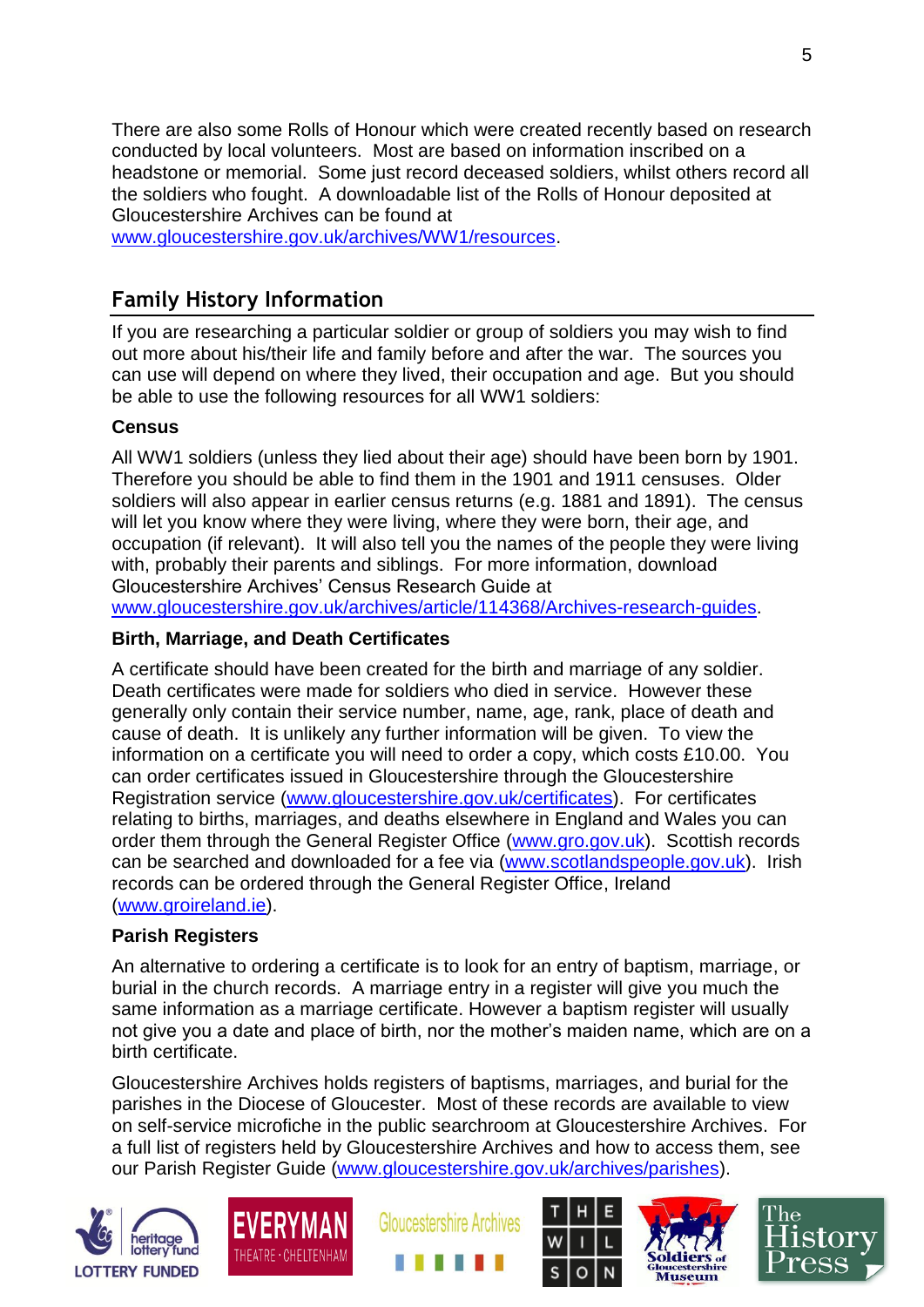#### **School Records**

If you know where the soldier grew up, it is possible that the records of the local school have survived. Gloucestershire Archives holds records for many schools in Gloucestershire. These include admission registers and school log books (which are like diaries of events at the school). For more information about school records, download Gloucestershire Archives' School Records Research Guide [\(www.gloucestershire.gov.uk/archives/article/114368/Archives-research-guides\)](http://www.gloucestershire.gov.uk/archives/article/114368/Archives-research-guides).

#### **Reminiscence and oral history**

Memories and stories that have been passed down in families and communities are powerful and important sources of information about our past. As such, they are valuable sources of information about WW1. Although memories of WW1 are now almost out of living memory, many still alive today will have grown up knowing parents and grandparents who lived through it. Speaking to people about memories that they may have heard about wartime (and its aftermath) is a valuable way of gathering information about the period. Such memories are usually unique insights and impressions into the wartime experience, even if they are by their very nature partial and short. If no one asks about memories and stories that may have been passed down then these unique impressions will be lost with the passage of time. When memories and stories can be told, they should be recorded (by whatever means possible), preserved, and shared.

## **How can I access the resources mentioned in this toolkit?**

The online resources listed above are all available to view. Searches of the databases on the Ancestry [\(www.ancestry.co.uk\)](http://www.ancestry.co.uk/) and Find My Past [\(www.findmypast.co.uk\)](http://www.findmypast.co.uk/) are free, however if you access the websites from home you may be asked to pay a fee or set up a free trial with them in order to view their images of original records. However, if you access the Ancestry and Find My Past websites from Gloucestershire Archives or libraries around the county you will be able to view the images of original documents on them for free.

Access to Gloucestershire Archives is free but please note that there is a charge for using the onsite car park. Access to the Ancestry and Find My Past websites is also free at the [Gloucestershire Family History Society Resource Centre,](http://gfhs.org.uk/the-family-history-centre/) although the same car parking charge applies.

Some of the original resources at Gloucestershire Archives have access restrictions for data protection reasons. It will usually be possible for you to see these items, but you may be asked to sign an agreement about sharing information from them.





**Gloucestershire Archives** 

Page **6** of **9**





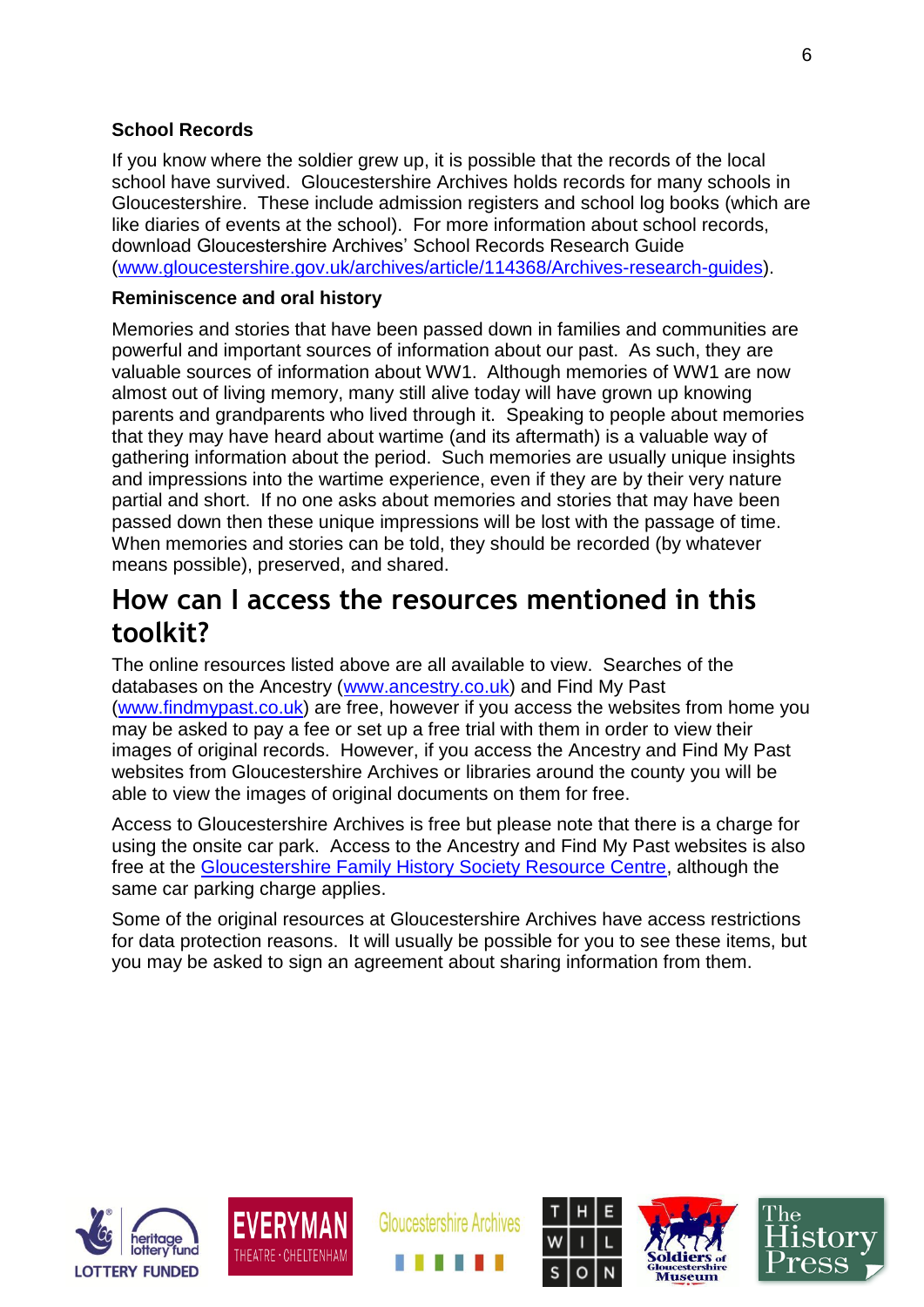## **Further Reading**

There are a number of related research guides available on the National Archives' website:

**Soldiers after 1913**: [http://www.nationalarchives.gov.uk/records/looking-for](http://www.nationalarchives.gov.uk/records/looking-for-person/britisharmysoldierafter1913.htm)[person/britisharmysoldierafter1913.htm](http://www.nationalarchives.gov.uk/records/looking-for-person/britisharmysoldierafter1913.htm)

**Officers after 1913:** [http://www.nationalarchives.gov.uk/records/looking-for](http://www.nationalarchives.gov.uk/records/looking-for-person/officerbritisharmyafter1913.htm)[person/officerbritisharmyafter1913.htm](http://www.nationalarchives.gov.uk/records/looking-for-person/officerbritisharmyafter1913.htm)

#### **British Army operations of WW1:**

[http://www.nationalarchives.gov.uk/records/research-guides/british-army-war-diaries-](http://www.nationalarchives.gov.uk/records/research-guides/british-army-war-diaries-1914-1918.htm)[1914-1918.htm](http://www.nationalarchives.gov.uk/records/research-guides/british-army-war-diaries-1914-1918.htm)

#### **British Army deaths in WW1 and WW2:**

<http://www.nationalarchives.gov.uk/records/looking-for-person/war-deaths.htm>

[http://www.1914-1918.net](http://www.1914-1918.net/) contains good advice for researchers as well as general information about regiments and battalions.

There are many other websites with message boards about research issues regarding WW1 soldiers and records. A Google search should find any related threads on a message board.

### **WW1 Books held at Gloucestershire Archives (GA) or at the County's local studies centres**

#### **Family history**

*Tracing your First World War Ancestors; A Guide for Family Historians* – Simon Fowler (available at [Cheltenham Local & Family History Centre\)](http://www.gloucestershire.gov.uk/archives/article/109250/Cheltenham-Local-and-Family-History-Centre)

*First World War; essential guide to sources in the UK National Archives – Ian Beckett* (GA reference GAL/E3/52206)

*Army Service Records of the First World War* – William Spencer (GA reference GAL/H1)

*Tracing your prisoner of war ancestors: the first world war* – Sarah Paterson (GA reference GAL/H1/55519)

*Great war handbook; a guide for family historians and students of the conflict* – Geoff Bridger (GA reference GAL/H1/51806)

#### **War memorials**

*Leaving all that was dear; Cheltenham and the Great War* – Joseph Devereux (GA reference GAL/L3/48210)

*Gloucestershire Village In The Great War; the Story Of Apperley And Deerhurst 1914 -1918* – Steve Miller (GA reference GAL/L3/49055)

*Lost generations; Old Cryptians killed during the Great War and Second World War* – Simon & Sarah Birch & Ray Pocock (GA reference GAL/L3/49969)

*Stow on the Wold War memorial* – Susan Brattin (GA reference GAL/L3/50058)











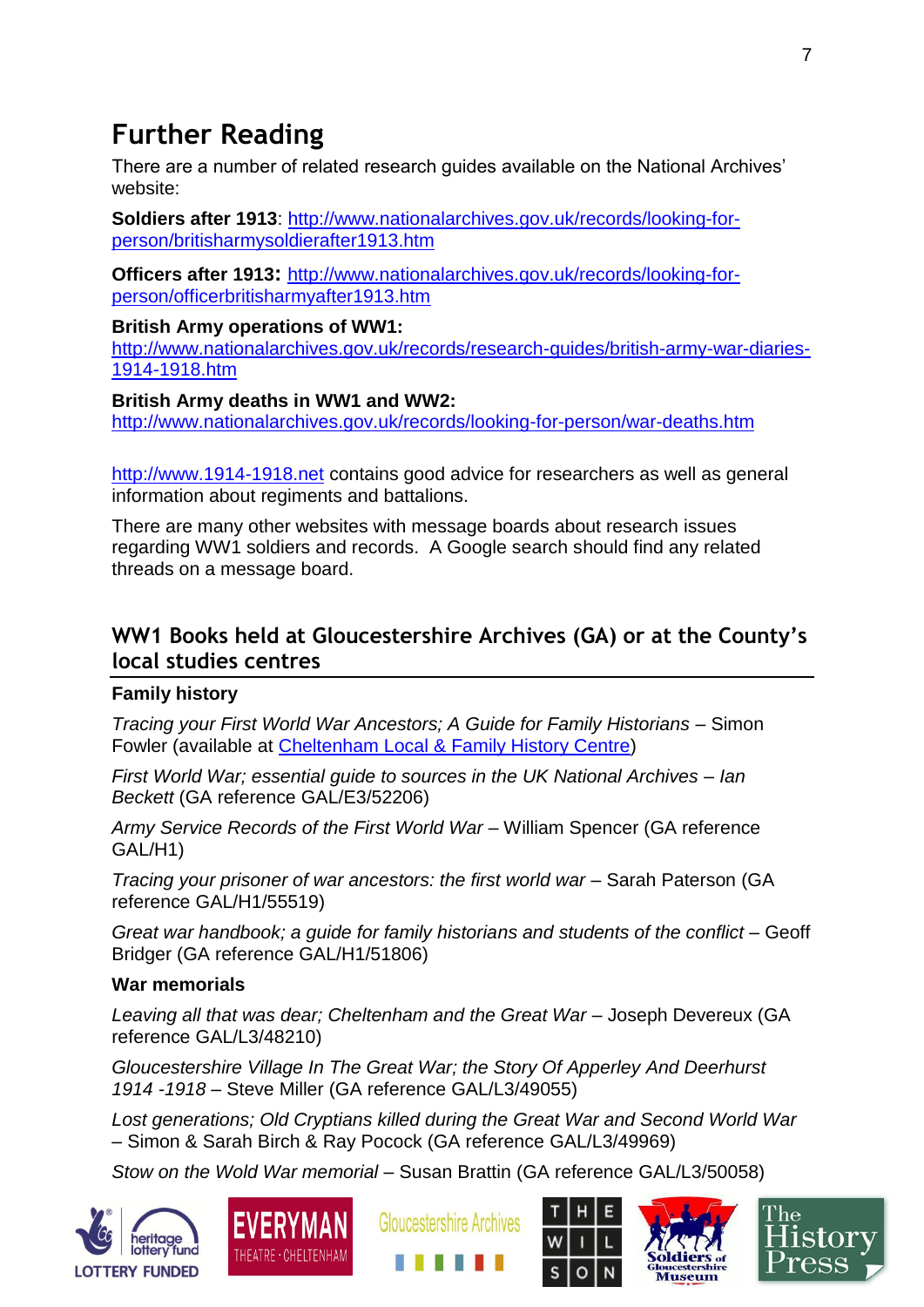*Campden 1914–18; a tribute to the 487 men and women from Campden who served during the Great War, 1914–18* – Paul R.Hughes (GA reference GAL/L3/51125)

*Have many gone from here?; Pauntley's first world war memorial* (GA reference R230.3)

*Lechlade and the Great War 1914-18; an account of the village during the first World War and the stories behind the names on the war memorial* – Paul & Tessa Cobb (GA reference RR183.22)

*Mickleton soldiers of the Great War* – Neville Mellon (GA reference GAL/L3/49801)

*Officers died in the Great War 1914-1919* (Gloucestershire Regiment) (GA reference GAL/E3/47674)

*Soldiers died in the Great War, 1914-19* (Gloucestershire Regiment) (GA reference GAL/E3/45570)

*Lest ye forget, Stroud District and its part in the Great War 1914-1919* (GA reference GAL/L3/53802)

*Records of Upton St. Leonard's; containing Parish gleanings in Upton St. Leonard's and Letters from Upton St. Leonard's, together with other records of the parish* (Include lists of Upton men who served in the Great War) – A J Brewster (GA reference P347b PC 41/3)

*Remembering the Great War in Gloucestershire and Herefordshire* – Ray Westlake (GA reference B424/49293)

*Rural sacrifice; the war dead of Bisley, Eastcombe and Oakridge* (1914-1919) – Nick Thornicroft (GA reference R46.13)

*VC's of Gloucestershire and North Bristol* – Nick Thornicroft (GA reference GAL/G4/50020)

*Gloucestershire and North Bristol Soldiers on the Somme* – Nick Thornicroft (GA reference GAL/E3/50157)

*Far from his native land he lies; the story of the men from Amberley, Box and Woodchester who gave their lives in two world wars* – Nick Thornicroft (GA reference B547/49414)

*Be proud that you're fighting for England!; Dursley: a study of a small town at war 1914 – 1918* – David Evans (GA reference GAL/D2/50551)

*Lest we forget; World war 1, 1914-1918, book of remembrance* – Stonehouse Royal British Legion (GA reference B151/54525)

*They played for Gloucester and fought for their country: Gloucester Rugby Football Club a place in military history* – Martin Davies (GA reference GAL/L3/55654)

*First world war heroes of Wotton-under-Edge* – Bill Griffiths (GA reference GAL/L3/55700)

*'Til the boys come home, Great Rissington soldiers* – Clare Mayo (GA reference GAL/L3/55691)